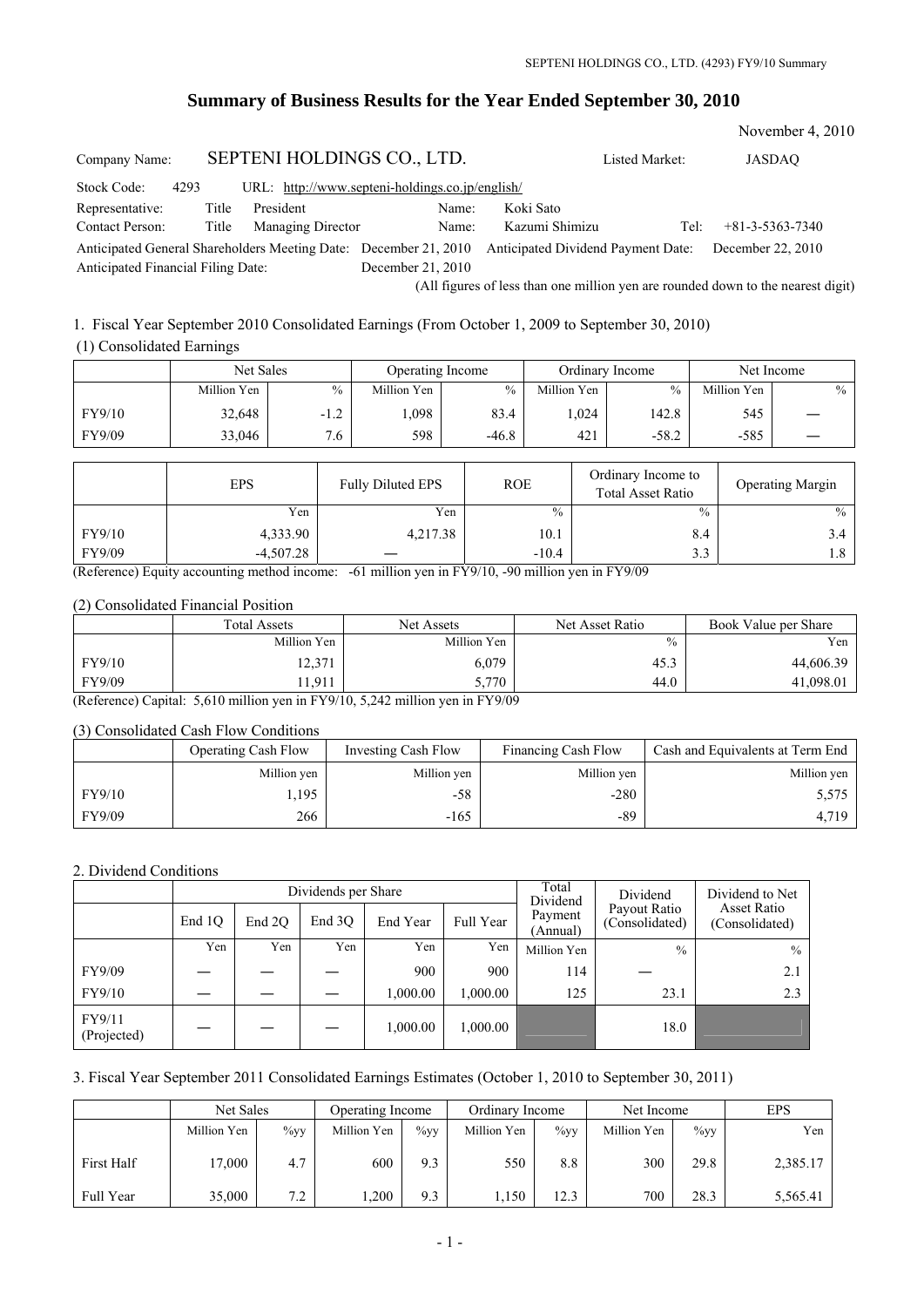### 4. Others

- (1) Important changes in our subsidiaries, including changes to the scope of our consolidation: None
- (2) Changes in the accounting methods, procedures, display methods used in the preparation of our consolidated financial statements during the most recent quarter:
	- ① Changes accompanying revisions in accounting standards: Yes
	- ② Other changes: None
- (3) Shares issued (Common stock)
	- ① Shares issued as of term end (including treasury stock): 134,700 at end FY9/10, 134,417 at end FY9/09
	- ② Treasury stock as of term end: 8,923 at end FY9/10, 6,848 at end FY9/09

### (Reference) Parent Earnings Results

1. Fiscal Year September 2010 Parent Earnings (From October 1, 2009 to September 30, 2010) (1) Parent Earnings

|        | Net Sales   |            | Operating Income |                          |             | Ordinary Income  | Net Income  |                  |
|--------|-------------|------------|------------------|--------------------------|-------------|------------------|-------------|------------------|
|        | Million yen | $96$ yy    | Million yen      | $\frac{9}{9}$ yy         | Million yen | $\frac{9}{9}$ yy | Million yen | $\frac{9}{9}$ yy |
| FY9/10 | 1,177       | $-7.8$     | 383              | $-22.8$                  | 382         | $-12.1$          | 305         | 125.0            |
| FY9/09 | 1,277       |            | 496              | $-2.6$                   | 435         | 4.1              | 135         |                  |
|        |             | <b>EPS</b> |                  | <b>Fully Diluted EPS</b> |             |                  |             |                  |
|        |             |            | Yen              |                          | Yen         |                  |             |                  |
| FY9/10 |             |            | 2,425.86         |                          | 2,360.64    |                  |             |                  |
| FY9/09 |             |            | 1,045.64         |                          | 1,017.55    |                  |             |                  |

# (2) Parent Financial Position

|        | <b>Total Assets</b> | Net Assets  | Net Asset Ratio | Book Value per Share |
|--------|---------------------|-------------|-----------------|----------------------|
|        | Million yen         | Million yen | $\%$            | Yen                  |
| FY9/10 | 6,352               | 5,779       | 90.2            | 45,556.54            |
| FY9/09 | 6.461               | 5,676       | 86.7            | 43,907.65            |

(Reference) Capital: 5,729 million yen in FY9/10, 5,601 million in FY9/09

 $\bullet$  Notes and explanations regarding the appropriate uses of our earnings estimates:

All estimates and forward looking projections provided within this document are based on the most accurate information available at the time of this writing. However our actual results may differ from our projections due to various unforeseen reasons.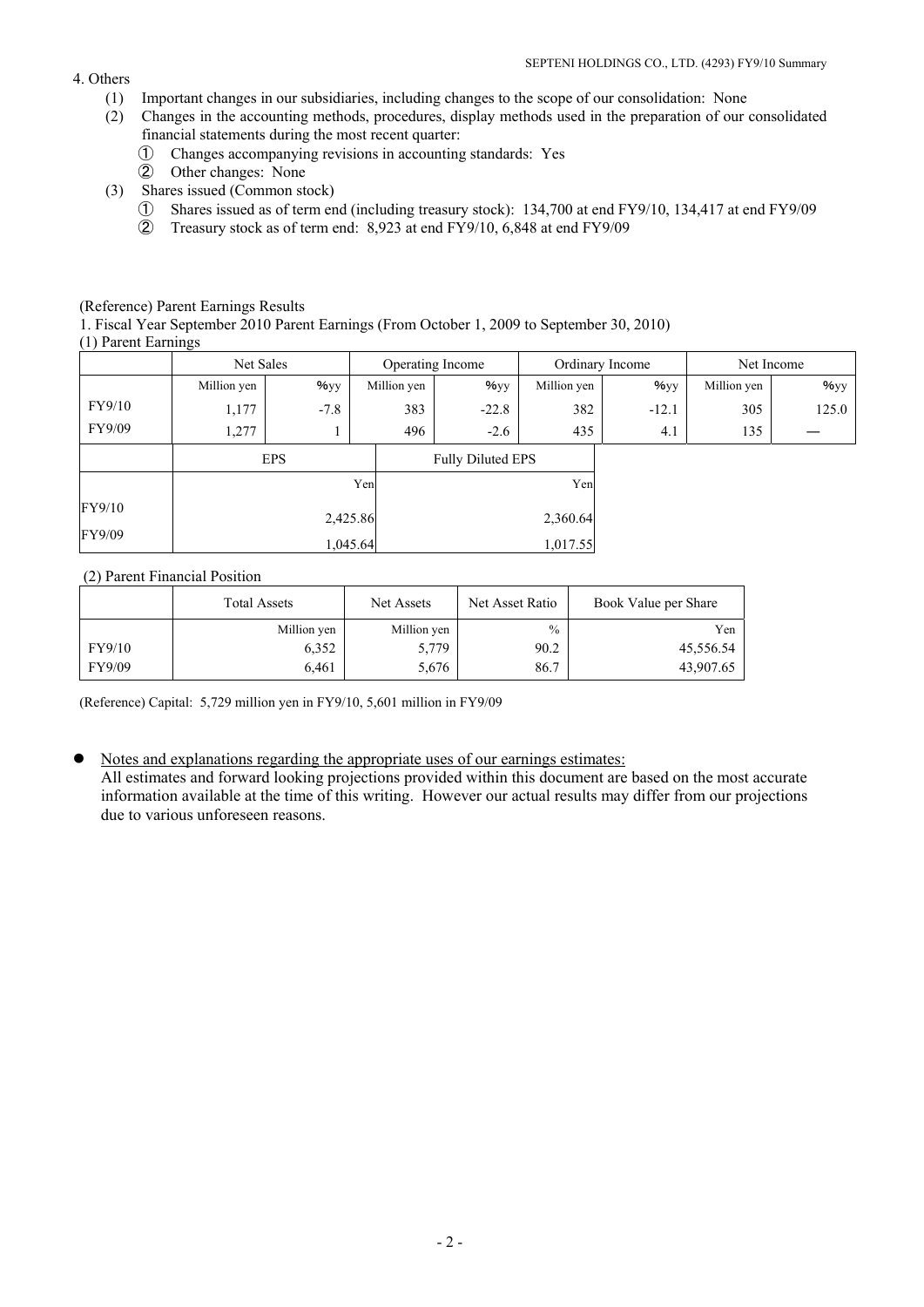#### **1. Earnings Performance**

### **(1) Earnings Performance Analysis**

During the current fiscal year, corporate earnings recovered against the backdrop of economic stimulus measures and recoveries in developing and other economies around the world. However employment conditions remained weak and the rapid strengthening of the yen contributed to fears surrounding the potential for weaker corporate earnings and subsequent weaker economies.

Against the backdrop of the growing use of smart phones with advanced features that enable them to access the Internet and the already established user base accessing the Internet from personal computers, the Septeni Group is expanding its business realms to include mobile handset applications to leverage opportunities in a wider range of Internet applications. Moreover the Company is focusing upon creating new business opportunities for advertising and applications in social networking services (SNS) and other related fields.

Against this backdrop, the Septeni Group was able to achieve growth in earnings of its Internet advertising segment due to strong demand, but weaker earnings in the Internet related business and commerce segments offset this strength and contributed to a 1.2% year-over-year decline in sales to 32.648 billion yen. With regards to profits, higher gross margins and restrained selling, general and administrative expenses led to improvements in profitability in Internet advertising and the Internet related business segments, allowing operating income to rise by a large 83.4% year-over-year to 1.098 billion yen. In addition to the increased operating income, declines in non-operating expenses contributed to a large 142.8% year-over-year rise in ordinary income to 1.024 billion yen. At the same time, the weaker earnings of the commerce segment led to an impairment loss on goodwill of 283 million yen and contributed to total extraordinary losses of 385 million yen. Subsequent to these developments, net income improved from a loss of 585 million yen in the previous term to a net income of 545 million yen during the term under review.

We discuss our business performance in each of our business segments below.

During the term under review, we have made changes to our business segment categories. In the following discussions, all year-over-year comparisons with the previous term's business results have been adjusted to reflect these changes. For details of the changes in our business segments, please refer to the segment information provided later in this document.

#### **1) Internet Advertising**

While the trend of weak demand for Internet advertising seen during the previous term continued into the current term, we observed a bottoming in the weak market conditions along with the weak recovery in the overall economy. Against this backdrop, our Group implemented marketing strategies designed to raise the profitability of our businesses, and expand the breadth of our high value added web solutions (SEO, website creation). Furthermore, we will fortify our Group to be able to capture opportunities and grow our business in the high growth market of the mobile advertising market. At the same time, we have begun to provide services in the realm of social applications and to aggressively develop other new high growth business realms. Consequently we saw growth in sales and operating profits of 1.9% and 28.1% year-over-year to 27.387 and 1.146 billion yen respectively.

#### **2) Internet Related Business**

In the area of contents, Septeni is developing applications for education and qualification testing to help cultivate a new category of users. In addition, we are developing and have launched various new applications for the iPhone and iPad, including social applications for the major social networking services (SNS), and have created charge system revenue models for new contents platforms. However from a cost effectiveness standpoint, restrained advertisement expenses have led to declines in both the number of members and the sales of existing contents areas. At the same time the restraint exercised in various expenses has contributed to an improvement in profitability. In the realm of technology, the shift from our traditional mail distribution ASP services to our new focus of customer relationship management (CRM) services is progressing smoothly. As a result of these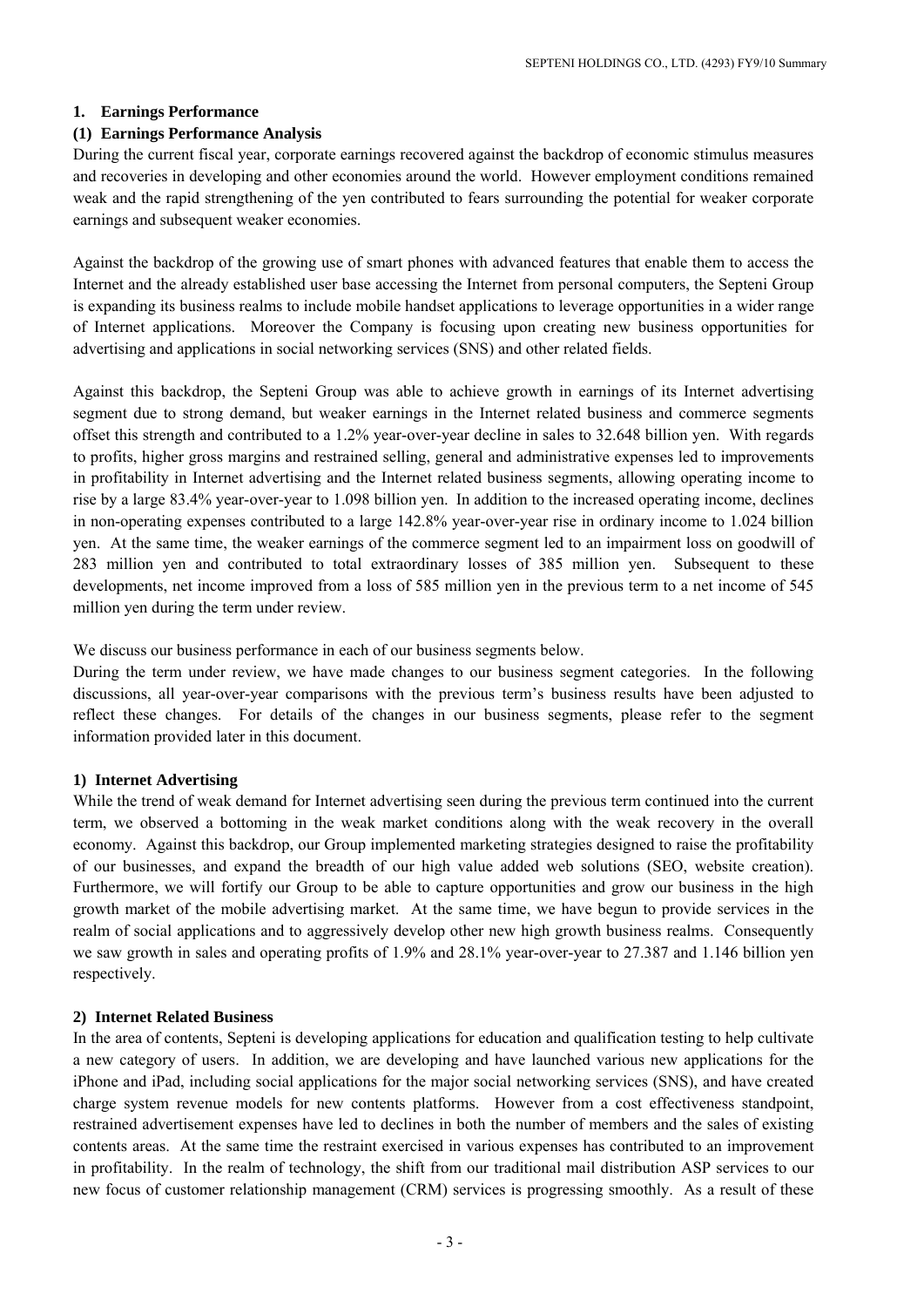factors, we saw sales of this segment decline by 20.1% year-over-year to 2.054 billion yen, while operating income rose by 261.0% year-over-year to 166 million yen.

### **3) Direct Marketing**

While the market conditions for the direct marketing business segment remains severe with sharp contractions in demand, "in-ship" advertising trended strongly. Consequently this segment recorded 2.7% and 5.1% year-overyear declines in sales and operating income to 2.242 billion yen and 184 million yen respectively.

### **4) Other Business**

In the commerce services within our other business segment, we restrained the amount of advertisements placed and adjusted the scale of our organization supporting this business to help reduce costs. However stagnant sales caused income to remain negative. Therefore sales fell by 26.9% year-over-year to 1.097 billion yen and we incurred an operating loss of 60 million yen, which compares with an operating loss of 210 million yen in the previous year.

### **Earnings Forecasts for the Next Term**

The Septeni Group has recently created a Three Year Midterm Business Plan (Covering the fiscal year September 2011 to fiscal year September 2013) that focuses upon raising the amount of in-house services to capture new growth opportunities. And with regards to the first year of this Business Plan in fiscal year September 2011, we will aggressively develop new businesses and cultivate new markets for existing businesses.

In our Internet advertising segment, we will continue to focus upon mobile advertising, which is an area of particular strength for our Group. We will also invest in developing business opportunities in the high growth realm of social media. Furthermore we will cultivate new markets and expand our customer base by fortifying our regional network and leveraging our new companies.

In our contents business we will respond to the needs of diversifying platforms by fortifying our content application distribution capability to tablet PCs and smart phones.

Moreover we expect to see losses of between 100 to 200 million yen on the anticipatory investments for new businesses that we expect to make in the coming fiscal year.

As a result of these factors, we estimate that sales and operating, ordinary, and net incomes will rise by 7.2%, 9.3%, 12.3% and 28.3% to 35, 1.2, 1.15, and 0.7 billion yen respectively.

#### **(2) Financial Position Analysis**

#### **1) Assets, Liabilities, and Net Asset Conditions**

#### **(Assets)**

Current assets rose by 682 million yen from the end of the previous term to 10.176 billion due in part to an increase in cash and equivalents of 856 million yen and despite a decline in marketable securities of 152 million yen arising from the retreat from the investment and incubation business.

Fixed assets declined by 221 million yen year-over-year to 2.195 billion yen on the back of a 120 million yen increase in acquired lease assets, and despite declines of 320 million yen from impairment accounting losses on goodwill and 34 million yen in software.

Consequently total assets rose by 460 million yen from the end of the previous term to 12.371 billion yen.

# **(Liabilities)**

Current liabilities rose by 320 million yen from the end of the previous fiscal year to 6.09 billion yen due to increases of 186 million yen in short term debt and 119 million yen in unpaid corporate taxes.

Fixed liabilities declined by 169 million yen year-over-year to 201 million yen on the back of a 98 million yen increase in lease liabilities and a 253 million yen decline in long term debt.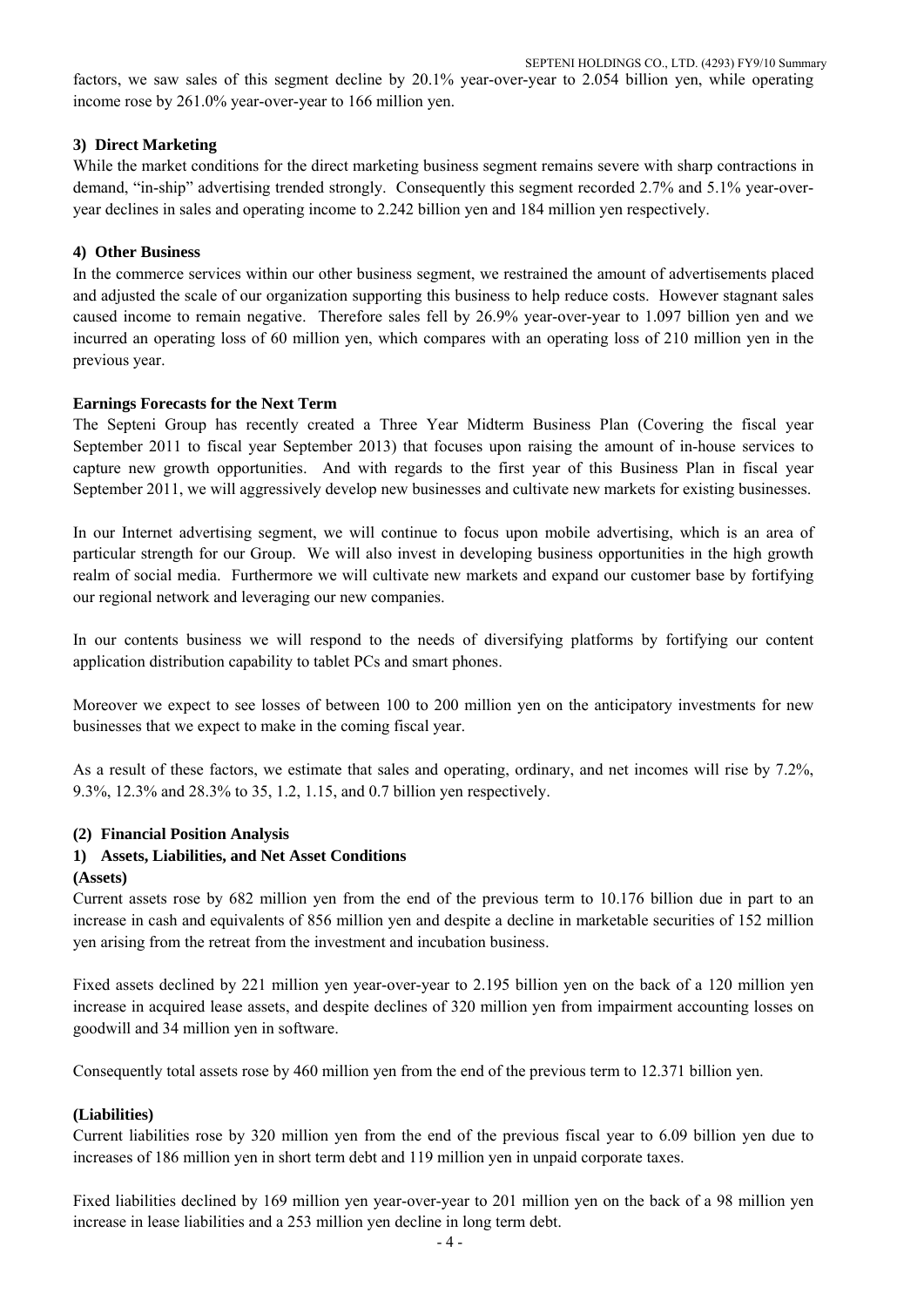Consequently total liabilities rose by 150 million yen from the end of the previous year to 6.291 billion yen.

### **(Net Assets)**

Net assets grew by 309 million yen from the end of the previous term to 6.079 billion yen on the back of the realization of 545 million yen of net income and despite the payment of 114 million yen in dividends.

# **2) Cash Flow Conditions**

During the current year under review, consolidated cash and equivalents increased by 856 million yen to 5.575 billion yen.

We describe the details of our consolidated cash flow below.

### **(Operating Cash Flow)**

During the term under review, we saw a net inflow of 1.195 billion yen in our operating activities, which compares with a net inflow of 266 million yen in the previous year. We attribute this increase in operating cash flow to the realization of 766 million yen in net income before taxes which was slightly offset by 283 million yen resulting from impairment accounting losses.

### **(Investing Cash Flow)**

In our investing activities we realized a net cash outflow of 58 million yen, which compares with a net outflow of 165 million yen recorded during the previous fiscal year. This outflow can be explained by the liquidation of marketable securities which yielded 46 million yen and liquidation of equities in affiliated companies which produced 19 million yen, along with the acquisition of 29 and 34 million yen in tangible and intangible fixed assets respectively, and the acquisition of 58 and 30 million yen in marketable securities and shares of affiliated companies respectively.

### **(Financing Cash Flow)**

During the term under review, we saw a net cash outflow of 280 million yen in our financing activities, compared with the 89 million yen net cash outflow recorded during the previous fiscal year. This outflow can be attributed in part to a 272 million yen repayment of long term debt, 66 million yen acquisition of treasury stock, and 114 million yen paid out for dividends, which offset the 186 million yen inflow resulting from increased short term debt.

|                                                         | FY9/06 | FY9/07 | <b>FY9/08</b> | FY9/09 | FY9/10 |
|---------------------------------------------------------|--------|--------|---------------|--------|--------|
| Net Asset Ratio $(\% )$                                 | 48.6   | 47.3   | 44.6          | 44.0   | 45.3   |
| Capital Adequacy Ratio, Market Capitalization Based (%) | 217.6  | 178.1  | 87.5          | 53.7   | 43.6   |
| Cash Flow to Interest Bearing Debt Ratio (%)            | 52.1   | 65.3   | 310.0         | 531.2  | 122.0  |
| Interest Rate Coverage Ratio                            | 233.3  | 96.9   | $-41.1$       | 13.5   | 66.2   |

(Reference) Trends in Our Cash Flow Indicators

Net Asset Ratio: Net Assets / Total Assets

Capital Adequacy Ratio: Market Capitalization / Total Assets

Cash Flow to Interest Bearing Debt Ratio: Interest Bearing Debt / Operating Cash Flow

Interest Coverage Ratio: Operating Cash Flow / Interest Payments

- 1.Each indicator is based on consolidated financial data.
- 2.Market capitalization is based on shares outstanding excluding treasury stock.
- 3.Cash flow is based on our operating cash flow.

4.Interest bearing debt includes all of the liabilities which bear interest payments on our consolidated balance sheet.

# **3) Basic Policy Regarding Dividends in the Current and Next Terms**

We recognize the return of profits to our shareholders as a key management issue, and will flexibly implement the policy outlined below regarding the appropriate distribution of profits.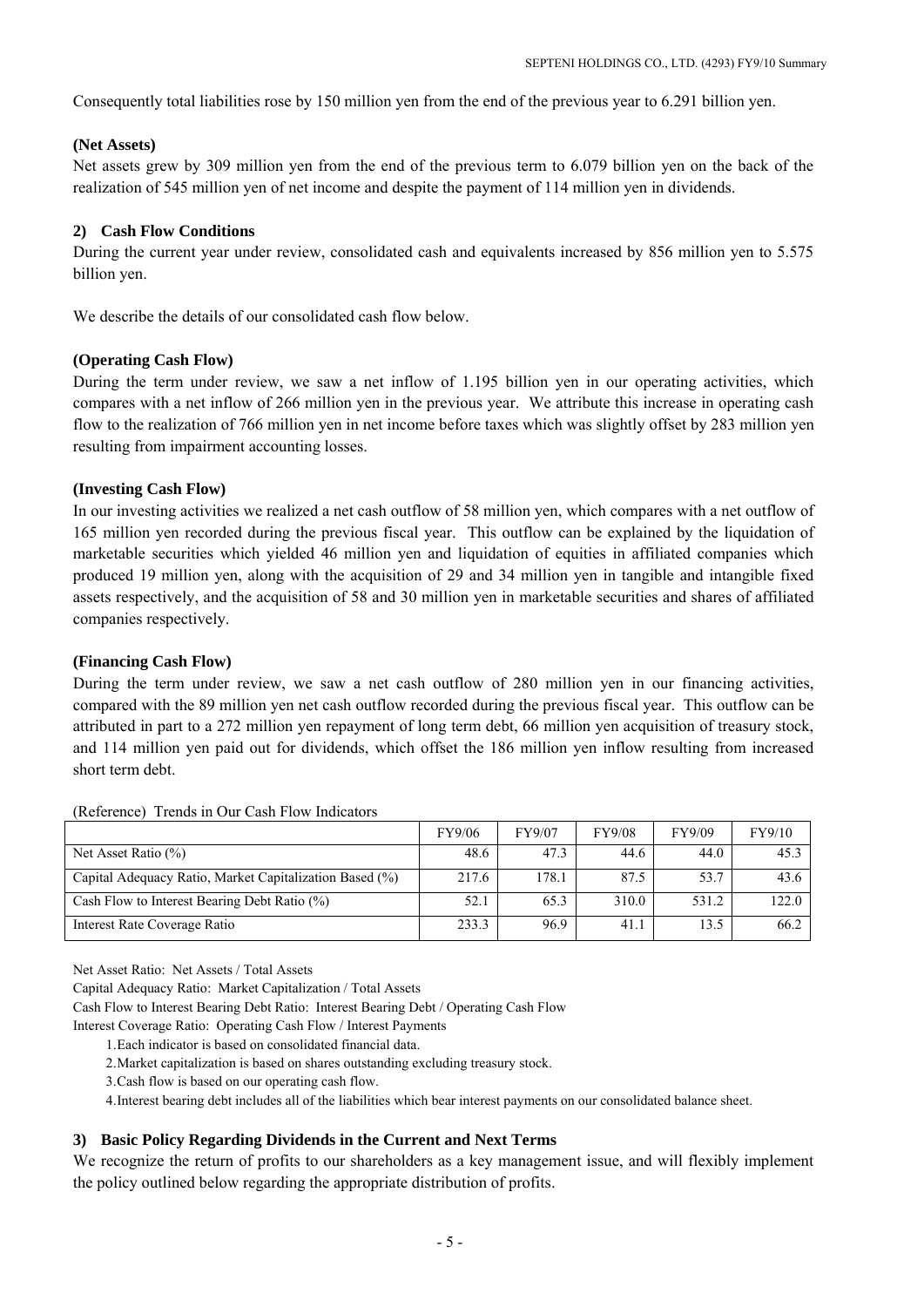With regards to the distribution of retained earnings, we will consider our consolidated earnings performance, need to fortify our financial position, and forward looking group business strategy while at the same time endeavoring to maintain a dividend payout ratio of around 15%. Furthermore we have established a minimum dividend target level of 1,000 yen, and seek to strike a balance between stability in dividends and appropriate level of profit distribution. In addition, we endeavor to utilize retained earnings for investments in training of personnel, optimizing and reinvigorating our existing businesses, and capturing new businesses which hold the potential for high growth and profitability. Based on these policies, we expect to pay a 1,000 dividend during the current and coming fiscal years.

# **2. Corporate Structure**

As of September 30, 2010 the Septeni Group is comprised of the holding company Septeni Holdings, 13 consolidated subsidiaries (Including one union), and three equity accounting method held affiliates. The various companies in the Septeni Group are responsible for undertaking Internet advertising, Internet related businesses, direct marketing, and other businesses.

Moreover because of the growing profound connection of "inship" advertising, which had been included as a part of the Internet advertising business segment, with the direct marketing business, we have decided to shift this business to the direct marketing segment effective as of the current fiscal year.

Furthermore we have also taken steps to retreat from the investment and incubation business during the current term. Below we provide a breakdown of the companies which belong to each of our business segments.

# **Internet Advertising Segment**

# *Internet advertising agency business*

SEPTENI CO., LTD. (100% owned consolidated subsidiary) Internet advertising sales and comprehensive Internet marketing support services

# **Internet Related Business Segment**

*Mobile contents business*  AXEL MARK INC. (55.6% owned consolidated subsidiary) Media and contents planning, development and operation for cellular telephone *Technology business*  Tricorn Corporation (100% owned consolidated subsidiary) CRM services provision

# **Direct Marketing Segment**

SEPTENI DIRECT MARKETING CO., LTD (100% owned consolidated subsidiary) Sales promotion direct mail and other paper media mail outsourcing services

# **Other Business Segment**

*Commerce business*  ACRESS (100% owned consolidated subsidiary) Catalog sales services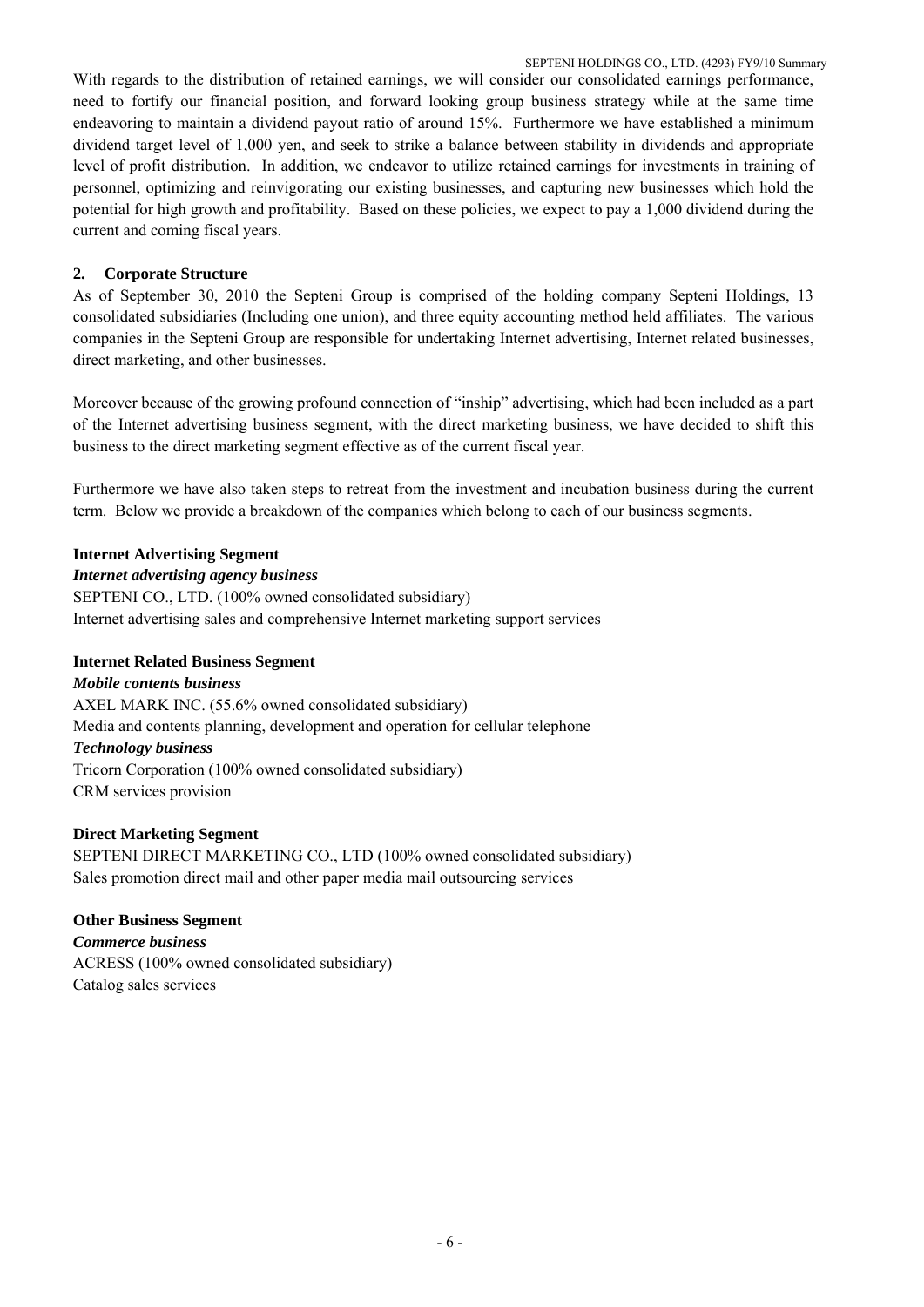# Diagram of Our Corporate Structure

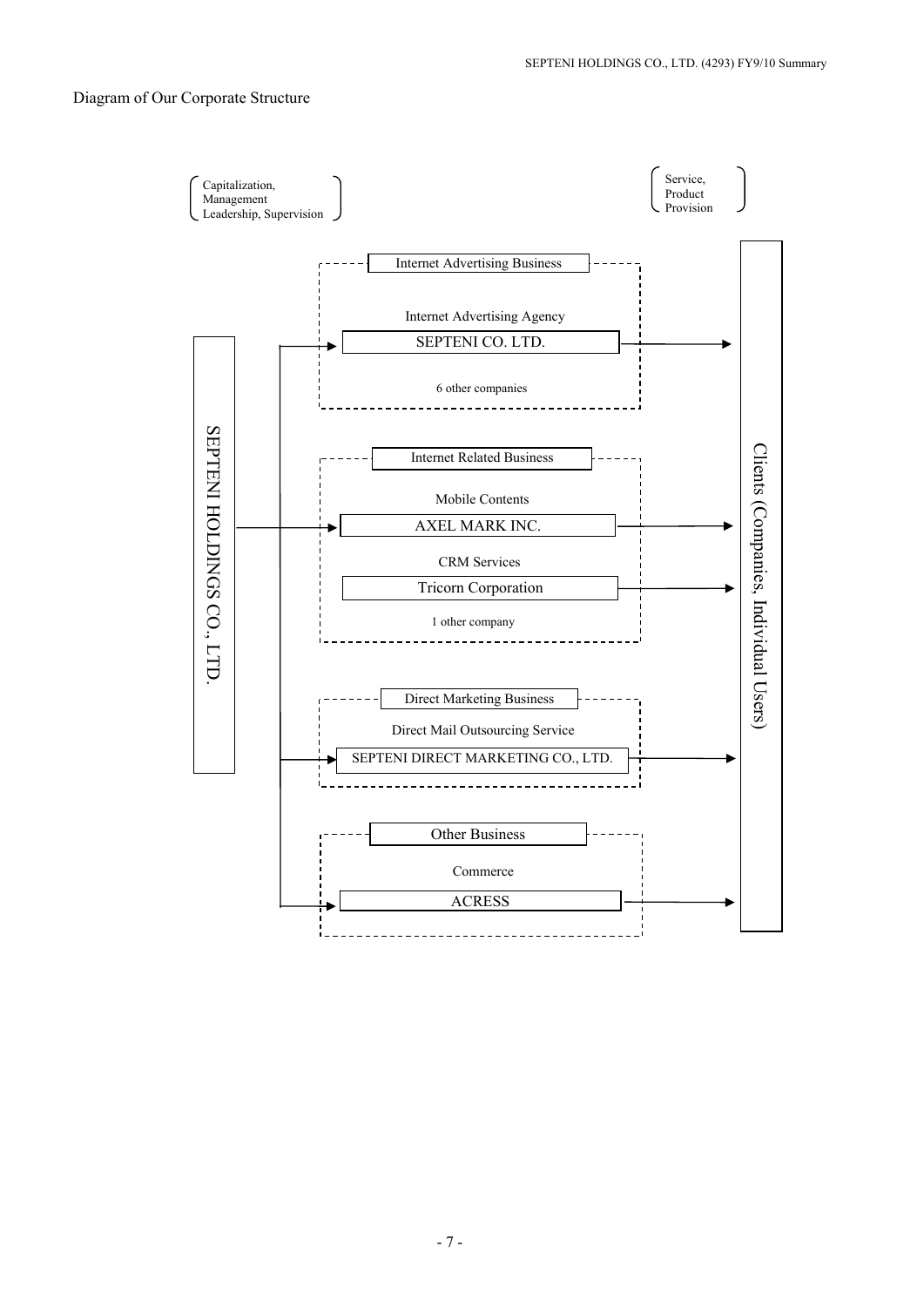# **3. Management Policy**

(1) Corporate Management Basic Policy

The Septeni corporate motto is "Think and Work Outside of the Box" to realize a "strong and grand company. As part of its corporate motto, Septeni identifies the following seven items as guiding principles of the management of our Company.

- Speed : "Rough and ready" is superior to "clever and slow". "Speed" is our first priority.
- **Stretch** :Nurturing innovation with high goal
- **Partnership** :Nourishing management awareness and a sense of ownership among all the employee
- Fair and Open :Fair perspective and open mind
- **Originality** :Best business
- Passion :Good performance with high motivation
- **Free and Rule** :Balancing between freedom and rules with a strict belief and pleasure of work

# **(2) Issues to be Considered in the Intermediate Term Corporate Strategy**

The Septeni Group has been able to achieve strong earnings growth as an Internet advertising agency operating in the Internet advertising market during the past ten years. And while the businesses that we operate are still in a growth phase, the operating environment surrounding Internet businesses is changing rapidly with media and devices undergoing large changes. These changes are contributing to opportunities to create new high growth and high profitability businesses.

Against this backdrop, the Septeni Group has created a Three Year Midterm Business Plan (From fiscal year Spetember 2011 to September 2013) as part of its endeavors to raise corporate value by creating and cultivating new growth businesses. The current Midterm Business Plan is based on the concept of "Septeni Original" and has called for aggressive investments in growth fields focused by developing in-house services at the core of our businesses, and as part of our efforts to create a high growth, and high profitability business model. Specifically we have identified the areas of "mobile," "social," and "platforms" as key areas to create and develop new businesses that will enable us to achieve high growth and profitability.

- Financial targets in the final year of our Midterm Business Plan (Fiscal year September 2013)
	- Sales: 50.0 billion yen
	- Operating income: 3.0 billion yen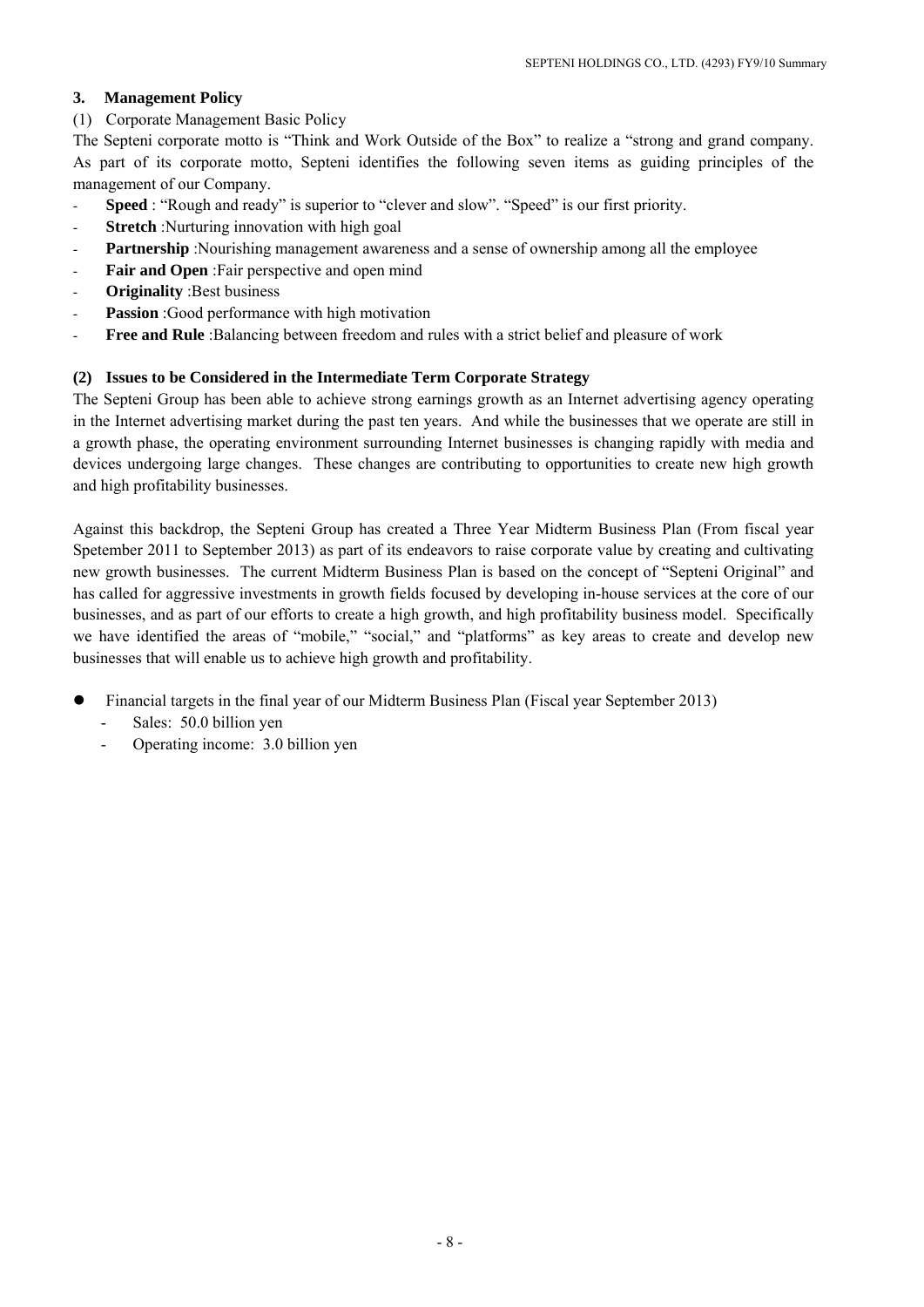| 4. Consolidated Financial Statement   |                                       | (Units: Thousand Yen)                       |
|---------------------------------------|---------------------------------------|---------------------------------------------|
| (1) Consolidated Balance Sheet        | Previous Term<br>(September 30, 2009) | <b>Current Term</b><br>(September 30, 2010) |
| Assets                                |                                       |                                             |
| Current assets                        |                                       |                                             |
| Cash and equivalents                  | 4,719,048                             | 5,575,858                                   |
| Notes, accounts receivable            | 4,098,688                             | 4,090,824                                   |
| Operating marketable securities       | 152,014                               |                                             |
| Products                              | 42,165                                | 40,783                                      |
| Unfinished products                   | 4,828                                 | 29,237                                      |
| Stored goods                          | 10,365                                | 7,861                                       |
| Deferred tax assets                   | 105,291                               | 163,661                                     |
| Others                                | 376,499                               | 273,489                                     |
| Doubtful account reserves             | $-14,834$                             | $-5,505$                                    |
| Total current assets                  | 9,494,068                             | 10,176,209                                  |
| <b>Fixed assets</b>                   |                                       |                                             |
| Tangible fixed assets                 |                                       |                                             |
| Building structures (net amount)      | 119,917                               | 103,063                                     |
| Equipment, tools, others (net amount) | 80,778                                | 66,108                                      |
| Others (net amount)                   |                                       | 2,868                                       |
| Total tangible fixed assets           | 200,696                               | 172,040                                     |
| Intagible fixed assets                |                                       |                                             |
| Goodwill                              | 569,348                               | 248,858                                     |
| Software                              | 90,865                                | 56,769                                      |
| Software, provisional accounts        | 5,400                                 |                                             |
| Lease assets                          |                                       | 118,118                                     |
| Others                                | 5,785                                 | 4,587                                       |
| Total intangible fixed assets         | 671,399                               | 428,333                                     |
| Investments, other assets             |                                       |                                             |
| Investment securities                 | 934,455                               | 1,069,861                                   |
| Security deposits                     | 621,147                               | 551,885                                     |
| Deferred tax assets                   | 70,274                                | 48,601                                      |
| Others                                | 159,981                               | 89,194                                      |
| Doubtful account reserves             | $-240,924$                            | $-164,631$                                  |
| Total investments, other assets       | 1,544,933                             | 1,594,911                                   |
| <b>Total fixed assets</b>             | 2,417,029                             | 2,195,286                                   |
| Total assets                          | 11,911,097                            | 12,371,495                                  |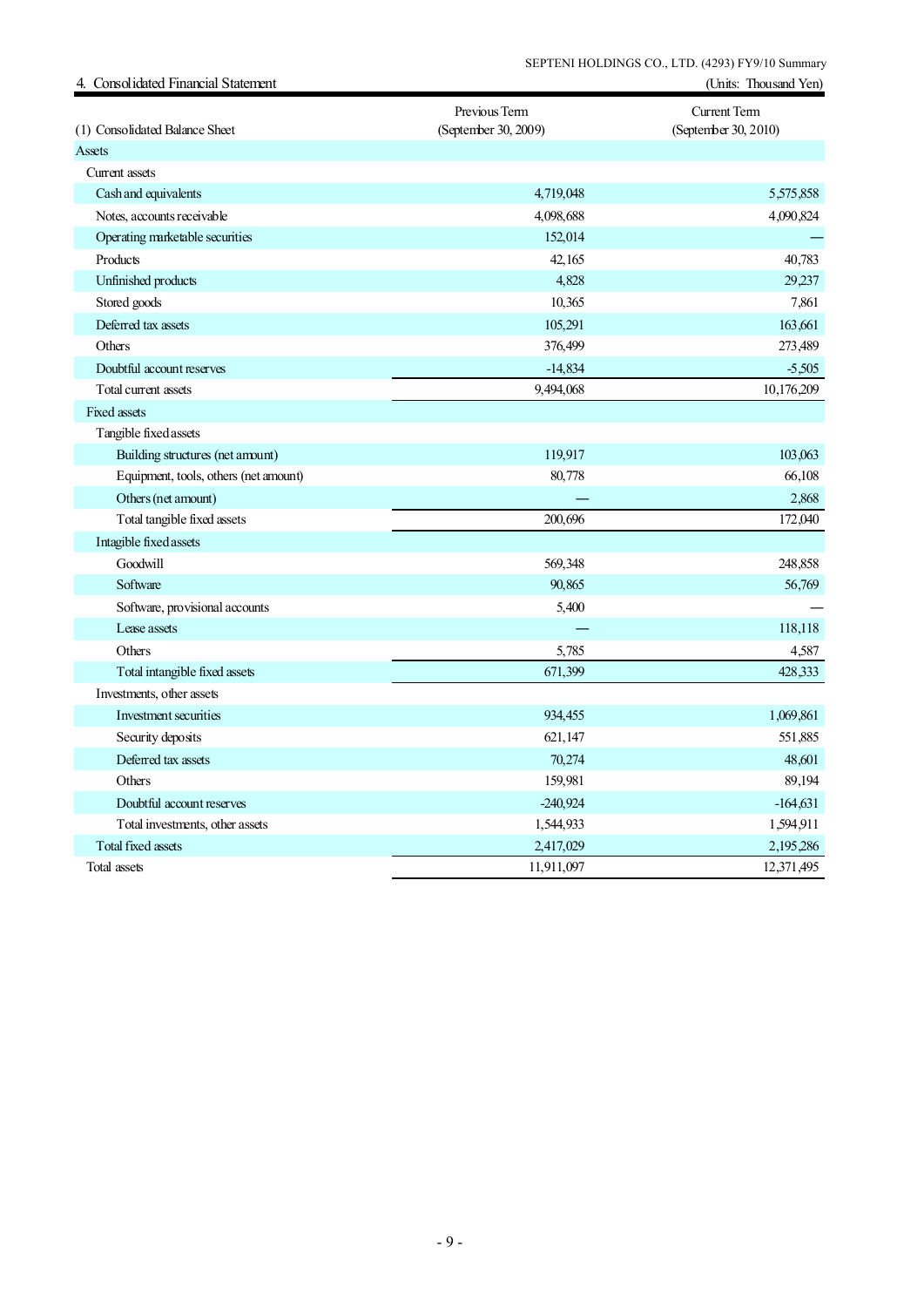|                                               |                        | (Units: Thousand Yen) |
|-----------------------------------------------|------------------------|-----------------------|
|                                               | Previous Term          | <b>Current Term</b>   |
|                                               | (September 30, 2009)   | (September 30, 2010)  |
| Liabilities                                   |                        |                       |
| <b>Current</b> liabilities                    |                        |                       |
| Notes, accounts payable                       | 3,802,024              | 3,808,991             |
| Short term debt                               | 865,002                | 1,051,002             |
| Portion of long term debt due within one year | 272,100                | 253,350               |
| Lease liabilities                             |                        | 29,985                |
| Unpaid accounts                               | 179,468                | 177,907               |
| Unpaid taxes                                  | 65,059                 | 184,772               |
| Bonus reserves                                | 161,429                | 189,033               |
| Product return adjustment reserves            | 1,177                  | 1,000                 |
| Business loss reserves                        | 100,385                | 8,262                 |
| Office moving expense reserves                | 10,389                 |                       |
| Others                                        | 312,644                | 385,981               |
| Total current liabilities                     | 5,769,681              | 6,090,286             |
| <b>Fixed liabilities</b>                      |                        |                       |
| Long term debt                                | 279,450                | 26,100                |
| Lease liabilities                             |                        | 98,905                |
| Others                                        | 91,568                 | 76,378                |
| Total fixed liabilities                       | 371,018                | 201,383               |
| Total liabilities                             | 6,140,699              | 6,291,670             |
| Net assets                                    |                        |                       |
| Shareholders' equity                          |                        |                       |
| Capital                                       | 1,997,978              | 2,006,256             |
| Capital reserves                              | 3,099,204              | 3,107,190             |
| Retained earnings                             | 561,970                | 992,929               |
| Treasury stock                                | $-418,093$             | 485,011               |
| Total shareholders' equity                    | $\overline{5,241,060}$ | 5,621,364             |
| Valuation, translation gains                  |                        |                       |
| Other marketable security valuation gains     | 1,771                  | $-10,906$             |
| Total valuation, translation gains            | 1,771                  | $-10,906$             |
| Stock options                                 | 80,509                 | 56,274                |
| Minority interests                            | 447,055                | 413,092               |
| Total net assets                              | 5,770,397              | 6,079,825             |
| Total liabilities, net assets                 | 11,911,097             | 12,371,495            |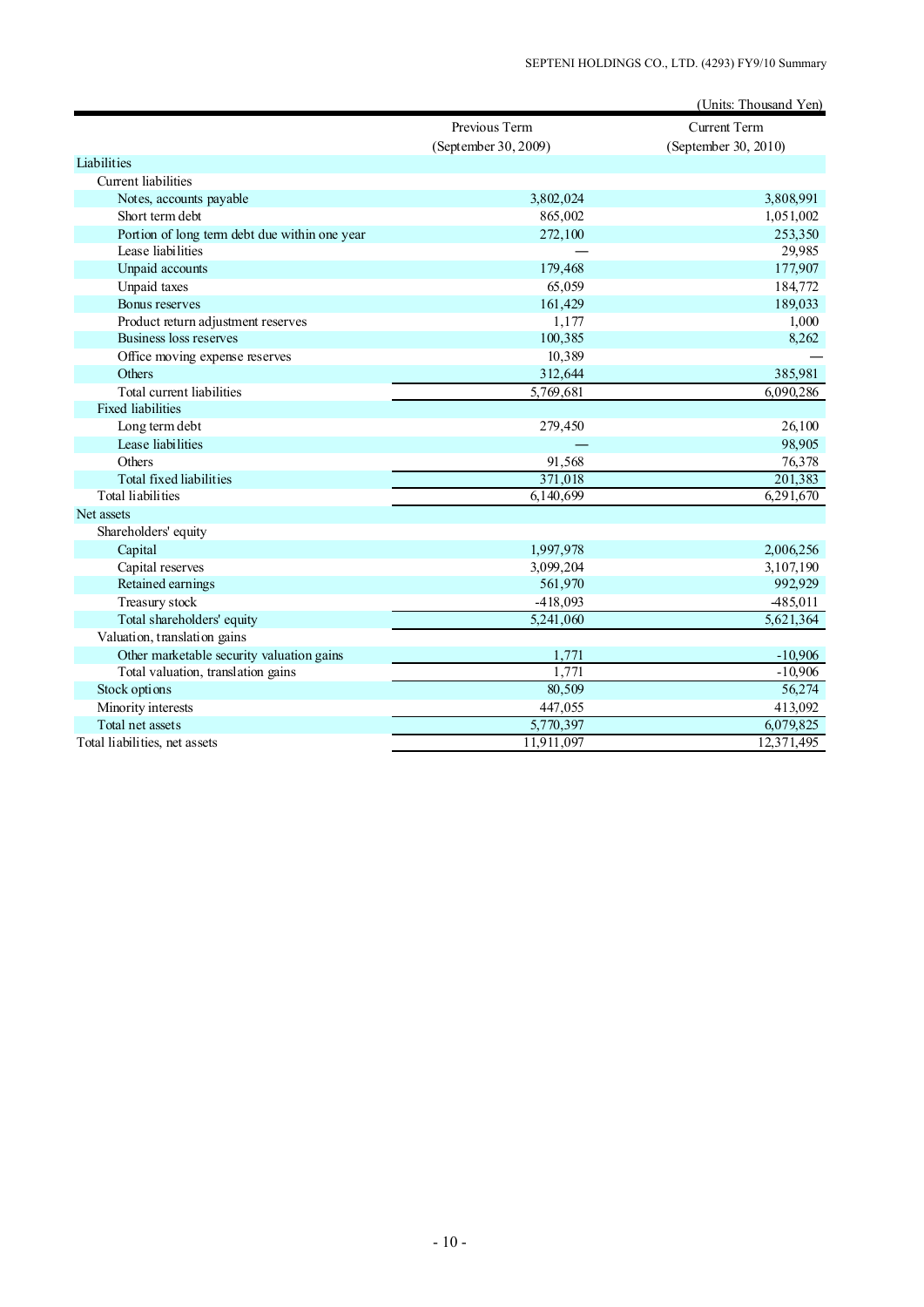#### (2) Consolidated Income Statement

|                                               |                                                                    | (Units: Thousand Yen)                                             |
|-----------------------------------------------|--------------------------------------------------------------------|-------------------------------------------------------------------|
|                                               | Previous Term FY9/09<br>(October 1, 2008 to September<br>30, 2009) | Current Term FY9/10<br>(October 1, 2009 to September<br>30, 2010) |
| Net sales                                     | 33,046,916                                                         | 32,648,558                                                        |
| CGS                                           | 26,712,044                                                         | 26,272,389                                                        |
| Gross income                                  | 6,334,871                                                          | 6,376,169                                                         |
| Returned product adjustment reserves reversal | 1,908                                                              | 1,177                                                             |
| Returned product adjustment reserves          | 1,177                                                              | 1,000                                                             |
| Adjusted gross income                         | 6,335,603                                                          | 6,376,345                                                         |
| SG&A                                          | 5,736,852                                                          | 5,278,247                                                         |
| Operating income                              | 598,750                                                            | 1,098,097                                                         |
| Non-operating income                          |                                                                    |                                                                   |
| Interest income                               | 8,530                                                              | 2,399                                                             |
| Dividend income                               | 9,553                                                              | 673                                                               |
| Marketable securities valuation gains         | 2,813                                                              | 7,206                                                             |
| Others                                        | 6,268                                                              | 13,805                                                            |
| Total non-operating income                    | 27,166                                                             | 24,085                                                            |
| Non-operating expense                         |                                                                    |                                                                   |
| Interest payment                              | 19,718                                                             | 18,065                                                            |
| Listing related expense                       | 25,213                                                             | 14,937                                                            |
| Marketable securities valuation losses        | 64,721                                                             |                                                                   |
| Minority shareholding investment losses       | 90,649                                                             | 61,592                                                            |
| Others                                        | 3,795                                                              | 3,462                                                             |
| Non-operating expense                         | 204.098                                                            | 98.058                                                            |
| Ordinary income                               | 421,818                                                            | 1,024,124                                                         |
| Extraordinary income                          |                                                                    |                                                                   |
| Marketable securities liquidation profit      |                                                                    | 59,470                                                            |
| Doubtful account reserve reversals            |                                                                    | 12,808                                                            |
| Unpaid tax claim reversals                    | 13,065                                                             |                                                                   |
| Stock option reversal profits                 | 27,930                                                             | 47,303                                                            |
| Others                                        | 87                                                                 | 8,056                                                             |
| Total extraordinary income                    | 41,082                                                             | 127,639                                                           |
| Extraordinary loss                            |                                                                    |                                                                   |
| Fixed asset liquidation loss                  | 66,951                                                             | 6,386                                                             |
| Impairment accounting losses                  | 138,453                                                            | 283,347                                                           |
| Marketable securities liquidation losses      | 116,607                                                            | 299                                                               |
| Marketable securities valuation losses        | 87,142                                                             | 21,439                                                            |
| Advertisement accident resolution fees        | 150,000                                                            |                                                                   |
| Buisness losses reserve                       | 100,385                                                            | 8,262                                                             |
| Business losses                               |                                                                    | 43,129                                                            |
| Doubtful account reserves                     | 173,371                                                            |                                                                   |
| Others                                        | 54,763                                                             | 22,423                                                            |
| Total extraordinary losses                    | 887,674                                                            | 385,288                                                           |
| Net income before taxes                       | $-424,773$                                                         | 766,475                                                           |
| Corporate, residence, enterprise taxes        | 220,170                                                            | 266,609                                                           |
| Corporate tax adjustment                      | 142,053                                                            | $-28,936$                                                         |
| Total taxes                                   | 362,224                                                            | 237,673                                                           |
| Minority interest income                      | $-201,868$                                                         | $-16,968$                                                         |
| Net income                                    | $-585,128$                                                         | 545,771                                                           |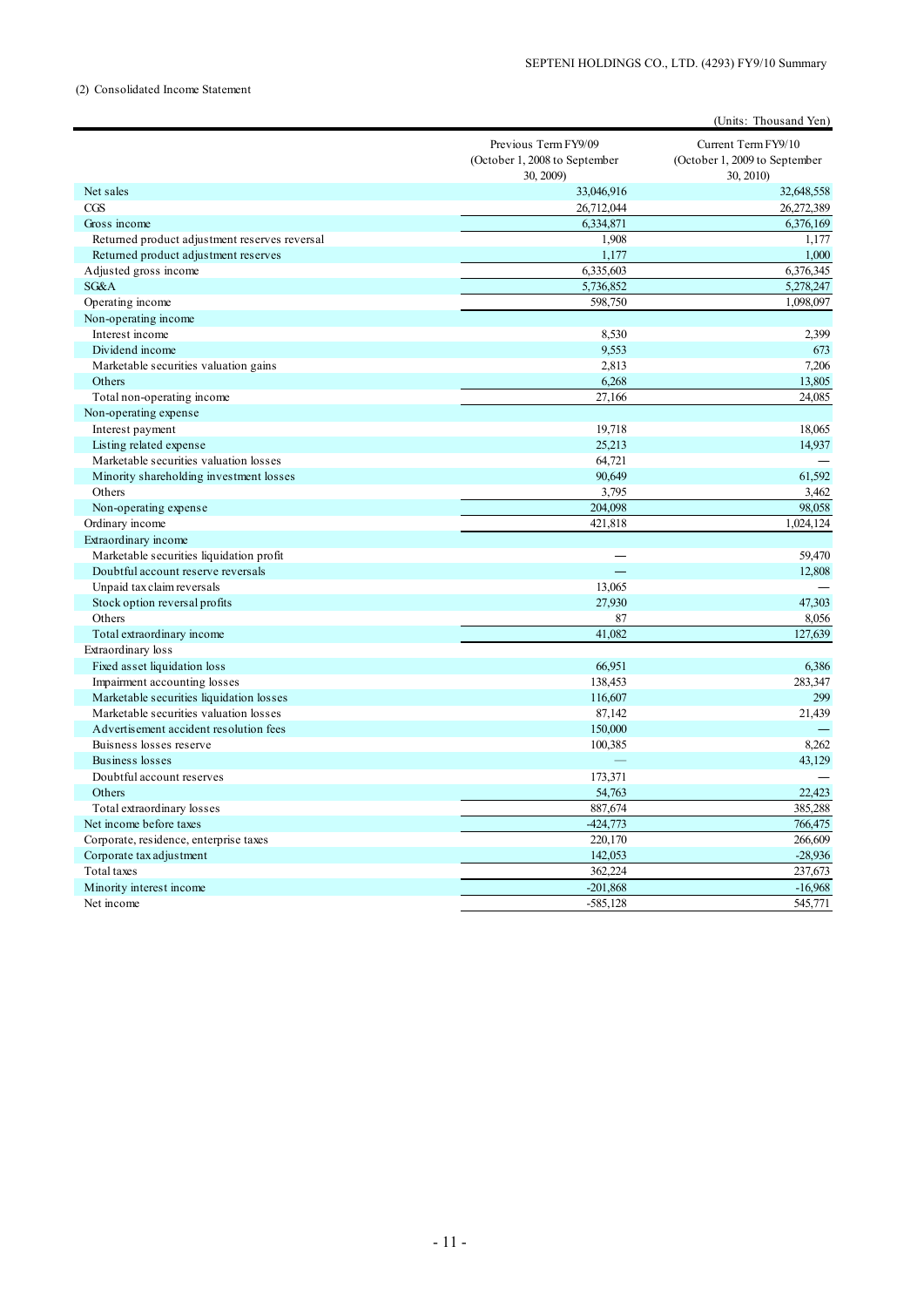(3) Changes in Consolidated Shareholders' Equity

|                                  |                                   | (Units: Thousand Yen)             |
|----------------------------------|-----------------------------------|-----------------------------------|
|                                  | Previous Term FY9/09              | Current Term FY9/10               |
|                                  | (October 1, 2008 to September 30, | (October 1, 2009 to September 30, |
|                                  | 2009)                             | 2010)                             |
| Shareholders' equity             |                                   |                                   |
| Capital                          |                                   |                                   |
| Total at previous term end       | 1,992,360                         | 1,997,978                         |
| Change in current term           |                                   |                                   |
| New stock issued                 | 5,617                             | 8,278                             |
| Total change in current term     | 5,617                             | 8,278                             |
| Total at current term end        | 1,997,978                         | 2,006,256                         |
| Capital reserves                 |                                   |                                   |
| Total at previous term end       | 3,093,675                         | 3,099,204                         |
| Change in current term           |                                   |                                   |
| New stock issued                 | 5,617                             | 7,985                             |
| Elimination of treasury stock    | $-88$                             |                                   |
| Total change in current term     | 5,529                             | 7,985                             |
| Total at current term end        | 3,099,204                         | 3,107,190                         |
| Retained earnings                |                                   |                                   |
| Total at previous term end       | 1,252,783                         | 561,970                           |
| Change in current term           |                                   |                                   |
| Dividends from retained earnings | $-105,683$                        | $-114,812$                        |
| Net income                       | $-585,128$                        | 545,771                           |
| Total chage in current term      | $-690,812$                        | 430,958                           |
| Total at current term end        | 561,970                           | 992,929                           |
| Treasury stock                   |                                   |                                   |
| Total at previous term end       | $-258,897$                        | -418,093                          |
| Change in current term           |                                   |                                   |
| Treasury stock acquisition       | $-159,279$                        | $-66,918$                         |
| Treasury stock elimination       | 83                                |                                   |
| Total change in current term     | $-159,195$                        | $-66,918$                         |
| Total at current term end        | $-418,093$                        | -485,011                          |
| Total shareholders' equity       |                                   |                                   |
| Total at previous term end       | 6,079,921                         | 5,241,060                         |
| Change in current term           |                                   |                                   |
| New stock issued                 | 11,235                            | 16,264                            |
| Dividends from retained earnings | $-105,683$                        | $-114,812$                        |
| Net income                       | $-585,128$                        | 545,771                           |
| Treasury stock acquisition       | $-159,279$                        | $-66,918$                         |
| Treasury stock elimination       | $-5$                              |                                   |
| Total change in current term     | $-838.861$                        | 380.304                           |
| Total at current term end        | 5,241,060                         | 5.621.364                         |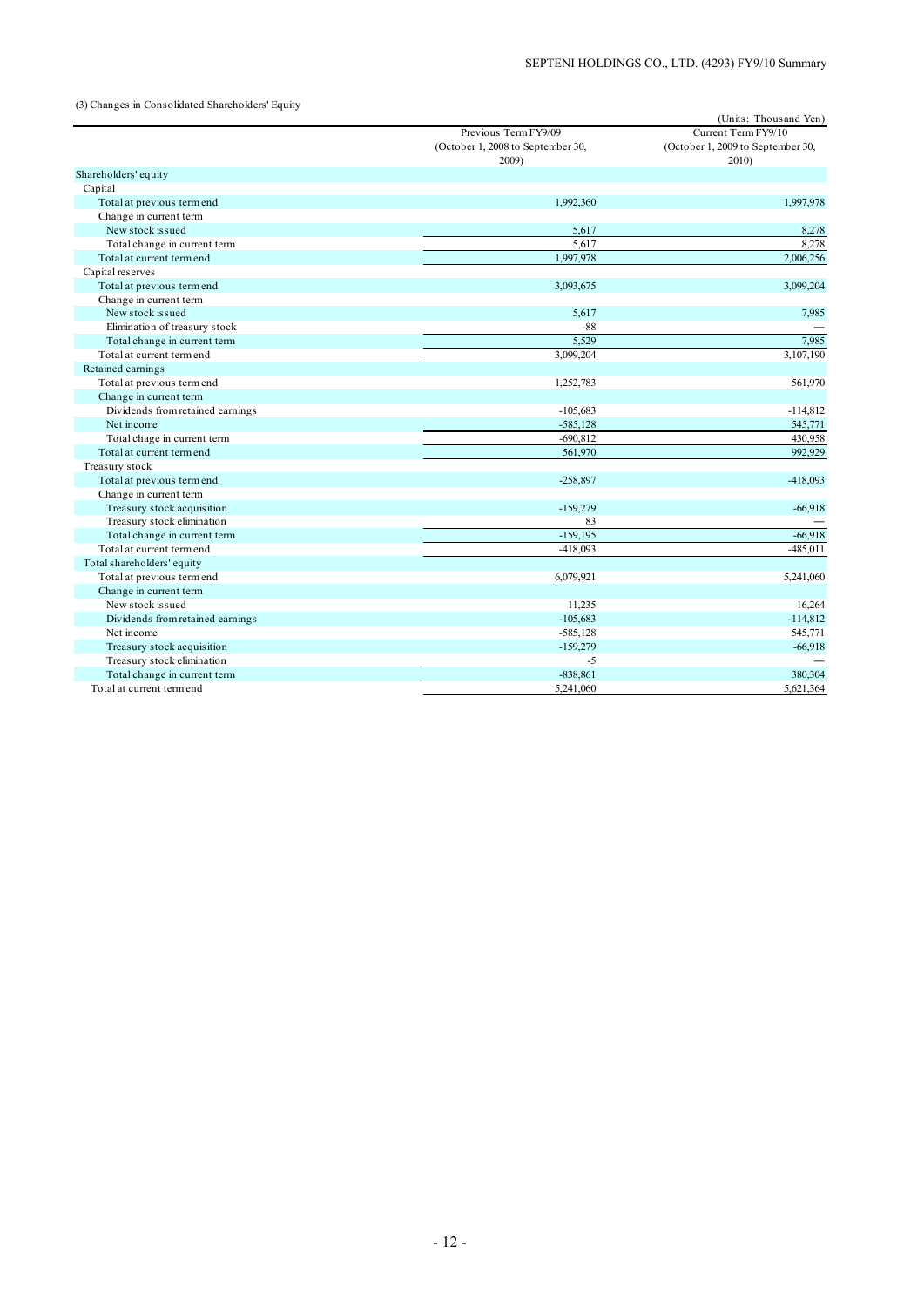|                                                     | Previous Term FY9/09                       | (Units: Thousand Yen)<br>Current Term FY9/10 |
|-----------------------------------------------------|--------------------------------------------|----------------------------------------------|
|                                                     | (October 1, 2008 to September<br>30, 2009) | (October 1, 2009 to September<br>30, 2010)   |
| Valuation, translation adjustments                  |                                            |                                              |
| Valuation gains on other marketable securities      |                                            |                                              |
| Total at previous term end                          | $-65,369$                                  | 1,771                                        |
| Change in current term                              |                                            |                                              |
| Net change in items other than shareholders' equity | 67,141                                     | $-12,678$                                    |
| Total change in current term                        | 67,141                                     | $-12,678$                                    |
| Total at current term end                           | 1,771                                      | $-10,906$                                    |
| Total valuation, translation gains                  |                                            |                                              |
| Total at previous term end                          | $-65,369$                                  | 1,771                                        |
| Change in current term                              |                                            |                                              |
| Net change in items other than shareholders' equity | 67,141                                     | $-12,678$                                    |
| Total change in current term                        | 67,141                                     | $-12,678$                                    |
| Total at current term end                           | 1,771                                      | $-10,906$                                    |
| Stock option                                        |                                            |                                              |
| Total at previous term end                          | 62,879                                     | 80,509                                       |
| Change in current term                              |                                            |                                              |
| Net change in items other than shareholders' equity | 17,630                                     | $-24,235$                                    |
| Total change in current term                        | 17,630                                     | $-24,235$                                    |
| Total at current term end                           | 80,509                                     | 56,274                                       |
| Minority interests                                  |                                            |                                              |
| Total at previous term end                          | 711,178                                    | 447,055                                      |
| Change in current term                              |                                            |                                              |
| Net change in items other than shareholders' equity | $-264, 123$                                | $-33,962$                                    |
| Total change in current term                        | $-264, 123$                                | $-33,962$                                    |
| Total at current term end                           | 447,055                                    | 413,092                                      |
| Total net assets                                    |                                            |                                              |
| Total at previous term end                          | 6,788,609                                  | 5,770,397                                    |
| Change in current term                              |                                            |                                              |
| New stock issued                                    | 11,235                                     | 16,264                                       |
| Dividends from retained earnings                    | $-105,683$                                 | $-114,812$                                   |
| Net income                                          | $-585,128$                                 | 545,771                                      |
| Treasury stock acquisition                          | $-159,279$                                 | $-66,918$                                    |
| Treasury stock elimination                          | $-5$                                       |                                              |
| Net change in items other than shareholders' equity | $-179,350$                                 | $-70,876$                                    |
| Total change in current term                        | $-1,018,211$                               | 309,428                                      |
| Total at current term end                           | 5,770,397                                  | 6,079,825                                    |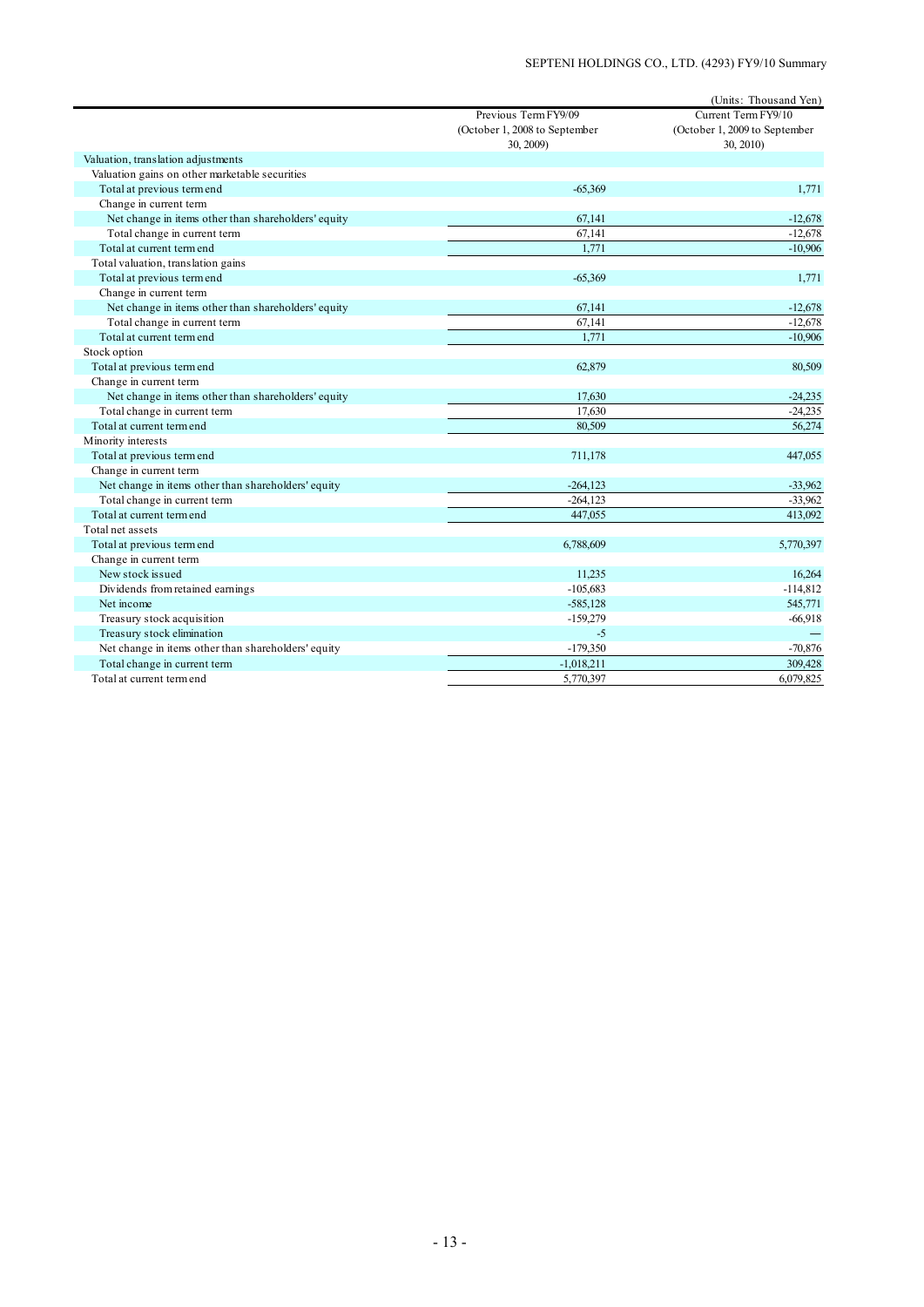#### (4) Consolidated Cash Flow Statement

|                                           |                                   | (Units: Thousand Yen)             |
|-------------------------------------------|-----------------------------------|-----------------------------------|
|                                           | Previous Term FY9/09              | Current Term FY9/10               |
|                                           | (October 1, 2008 to September 30, | (October 1, 2009 to September 30, |
|                                           | 2009)                             | 2010                              |
| Cash flow from operating activities       |                                   |                                   |
| Net income before taxes                   | $-424,773$                        | 766,475                           |
| Depreciation, amortization                | 140,024                           | 111,572                           |
| Impairment accounting loss                | 138,453                           | 283,347                           |
| Amortization of goodwill                  | 82,718                            | 64,520                            |
| Doubtful account reserves                 | 163,290                           | $-13,622$                         |
| Bonus reserves                            | $-10,712$                         | 27,603                            |
| Business loss reserves                    | 100,385                           | $-92,122$                         |
| Tax claims, and tax claim reversals       | $-13,065$                         |                                   |
| Advertisement accident resolution fees    | 150,000                           |                                   |
| Marketable securities valuation losses    | 149,050                           | 14,233                            |
| Marketable securitieis liquidation losses | 116,607                           | $-59,170$                         |
| Interest, dividends received              | $-18,084$                         | $-3,073$                          |
| Interest payment                          | 19,718                            | 18,065                            |
| Minority shareholding income              | 96,441                            | 62,892                            |
| Fixed asset liquidation losses            | 66,951                            | 6,386                             |
| Stock compensation expense                | 56,795                            | 29,642                            |
| Stock option reversal                     | $-27,930$                         | $-47,303$                         |
| Change in receivables                     | 389,290                           | 7,036                             |
| Change in operating marketable securities | 90,485                            |                                   |
| Change ini inventories                    | $-5,528$                          | $-20,522$                         |
| Change in payables                        | $-560,980$                        | 40,397                            |
| Others                                    | 100,442                           | 91,830                            |
| Subtotal                                  | 799,583                           | 1,288,189                         |
| Interest, dividends received              | 21,286                            | 3,088                             |
| Interest paid                             | $-19,718$                         | $-19,672$                         |
| Tax claims payment                        | $-5,100$                          |                                   |
| Advertising accident resolution fee       | $-36,912$                         |                                   |
| Corporate, other tax refund               | 48,155                            | 125,882                           |
| Corporate, other tax payment              | $-540,601$                        | $-201,578$                        |
| Cash flow from operating activities       | 266.691                           | 1,195,910                         |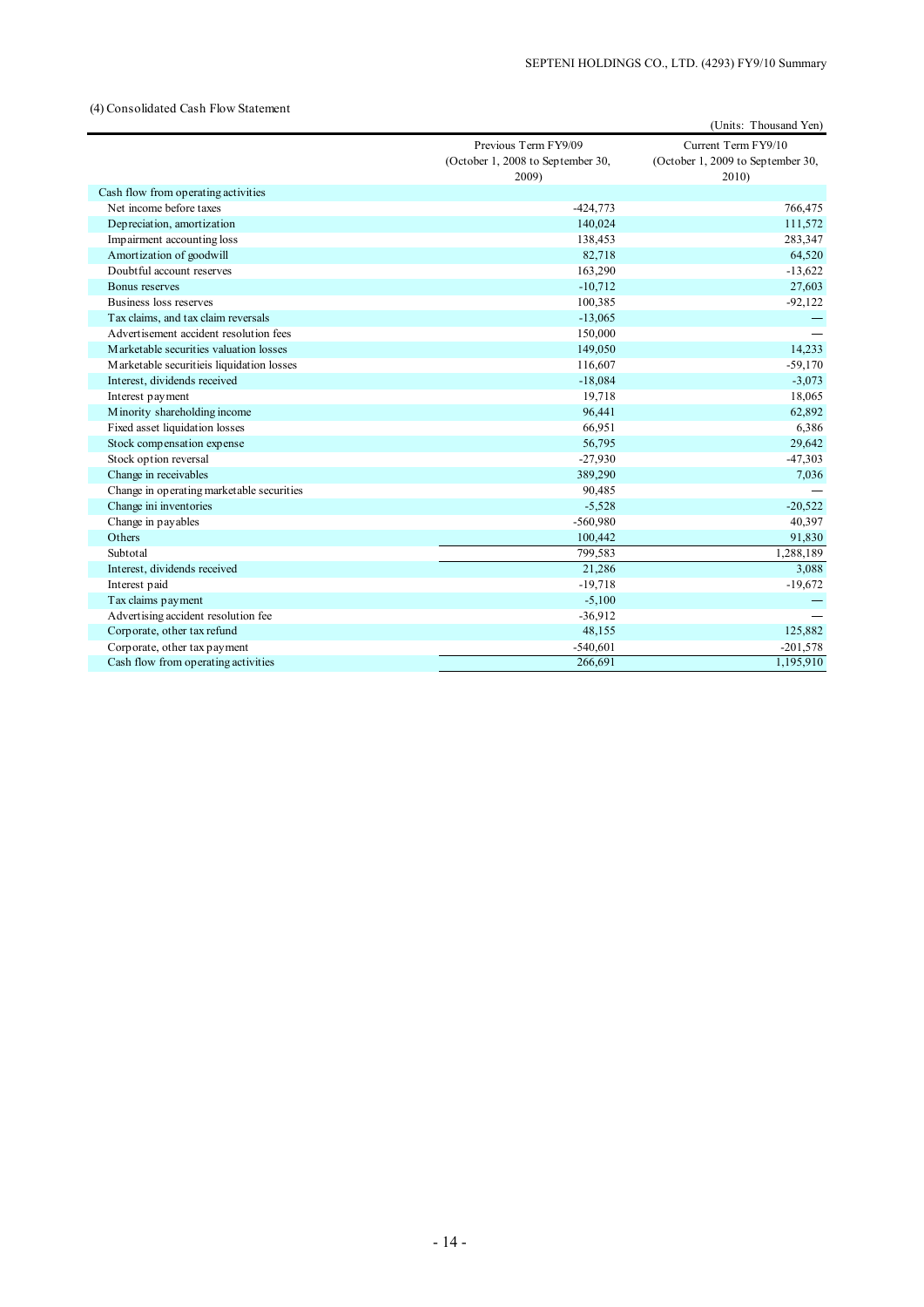|                                             |                               | (Units: Thousand Yen)         |
|---------------------------------------------|-------------------------------|-------------------------------|
|                                             | Previous Term FY9/09          | Current Term FY9/10           |
|                                             | (October 1, 2008 to September | (October 1, 2009 to September |
|                                             | 30, 2009)                     | 30, 2010)                     |
| Cash flow from investing activities         |                               |                               |
| Acquisition of goodwill                     | $-135,000$                    |                               |
| Fixed asset acquisition                     | $-56,503$                     | $-29,074$                     |
| Intangible fixed asset acquisition          | $-111,275$                    | $-34,995$                     |
| Fixed asset liquidation income              |                               | 3,707                         |
| Marketable securities acquisition           | $-8,477$                      | $-58,045$                     |
| Marketable securities liquidation income    | 254,481                       | 46,898                        |
| Subsidiary share acquisition                | $-46,835$                     | $-12,489$                     |
| Affliated company share acquisition         | $-50,000$                     | $-30,000$                     |
| Affiliated company share liquidation income |                               | 19,360                        |
| Change in loans extended                    | 2,339                         | 1,464                         |
| Business sale income                        | 8,000                         |                               |
| Others                                      | $-22,079$                     | 34,937                        |
| Cash flow from investing activities         | $-165,350$                    | $-58,237$                     |
| Cash flow from financing activities         |                               |                               |
| Short term debt                             | -349,998                      | 186,000                       |
| Long term debt                              | 795,000                       |                               |
| Long term debt repayment                    | $-251,820$                    | $-272,100$                    |
| Lease liabilities repayment                 |                               | $-19,636$                     |
| New share issuance                          | $\Omega$                      | 9,689                         |
| Treasury stock acquisition                  | $-159,284$                    | $-66,918$                     |
| Dividend payment                            | $-105,683$                    | $-114,812$                    |
| Dividend payment to minority shareholders   | $-17,509$                     | $-3,040$                      |
| Others                                      | $-657$                        | $-46$                         |
| Cash flow from financing activities         | $-89.951$                     | $-280,863$                    |
| Cash and equivalents translation gains      |                               |                               |
| Net change in cash and equivalents          | 11,388                        | 856,809                       |
| Cash and equivalents at term start          | 4,707,660                     | 4,719,048                     |
| Cash and equivalents at term end            | 4,719,048                     | 5,575,858                     |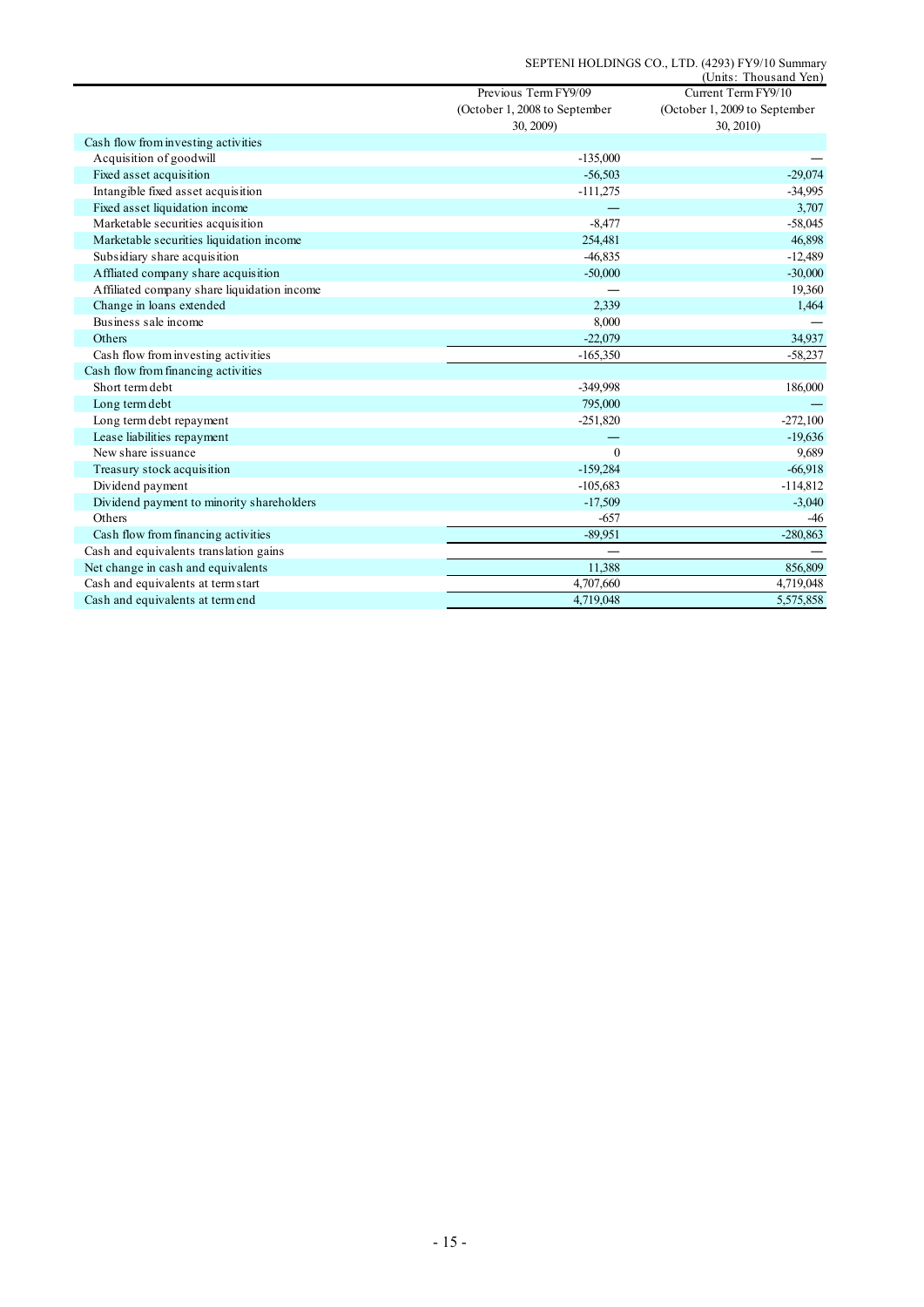# (4) Assumptions Regarding Going Concern Not applicable

#### Business Segment Information (Information for Our Various Business Segments) Fiscal Year September 2009 (From October 1, 2008 to September 30, 2009)

|                                                                     |                         |                                        |                     |                       |            |              | (Units: Thousand Yen) |
|---------------------------------------------------------------------|-------------------------|----------------------------------------|---------------------|-----------------------|------------|--------------|-----------------------|
|                                                                     | Internet<br>Advertising | Internet<br>Related<br><b>Business</b> | Direct<br>Marketing | <b>Other Business</b> | Total      | Eliminations | Consolidated          |
| I Sales, operating income                                           |                         |                                        |                     |                       |            |              |                       |
| (1) External sales                                                  | 26,639,537              | 2,827,952                              | 2,080,004           | 1,499,421             | 33,046,916 |              | 33,046,916            |
| (2) Internal sales                                                  | 67,208                  | 1,750,276                              | 20,539              | 1,703                 | 1,839,727  | (1,839,727)  |                       |
| Total                                                               | 26,706,745              | 4,578,228                              | 2,100,543           | 1,501,124             | 34,886,643 | (1,839,727)  | 33,046,916            |
| Operating expense                                                   | 25,798,576              | 4,515,320                              | 1,926,949           | 1,711,289             | 33,952,134 | (1,503,968)  | 32,448,165            |
| Operating income                                                    | 908,169                 | 62,908                                 | 173,594             | $-210,164$            | 934,509    | (335,758)    | 598,750               |
| II Assets, depreciation,<br>impairment loss, capital<br>expenditure |                         |                                        |                     |                       |            |              |                       |
| Assets                                                              | 6,451,735               | 2,402,807                              | 590,090             | 1,010,371             | 10,455,004 | 1,456,092    | 11,911,097            |
| Depreciation                                                        | 57,785                  | 49,239                                 | 1,603               | 38,154                | 146,782    | (6,758)      | 140,024               |
| Impairment loss                                                     | 16,282                  | 120,852                                |                     | 1,317                 | 138,453    |              | 138,453               |
| Capital expenditure                                                 | 81,070                  | 48,632                                 | 2,323               | 16,701                | 148,728    | (10, 108)    | 138,619               |

(Note)

1. Business segment definition method

Our business segments are determined in line with the market conditions.

2. Businesses associated with each business segment

| <b>Business Segment</b>          | <b>Business Description</b>                                                                                     |
|----------------------------------|-----------------------------------------------------------------------------------------------------------------|
| Internet Advertising             | Internet advertising agency, ad network                                                                         |
| <b>Internet Related Business</b> | Mobile service (Media operations, contents service), technology<br>(Mail distribution, ASP, system integration) |
| Direct Marketing                 | Direct mail other sales promotion mail outsourcing service                                                      |
| <b>Other Business</b>            | Investment and incubation business, various new businesses, commerce business                                   |

3. Within operating expenses, 1,503.968 million yen is the operating expense of the holding company and intersegment transactions, and is therefore included in the eliminations category.

4. Within assets, 1,456.092 million yen is considered to be cash and equivalents, marketable securities and other assets used by the holding company in company wide operations.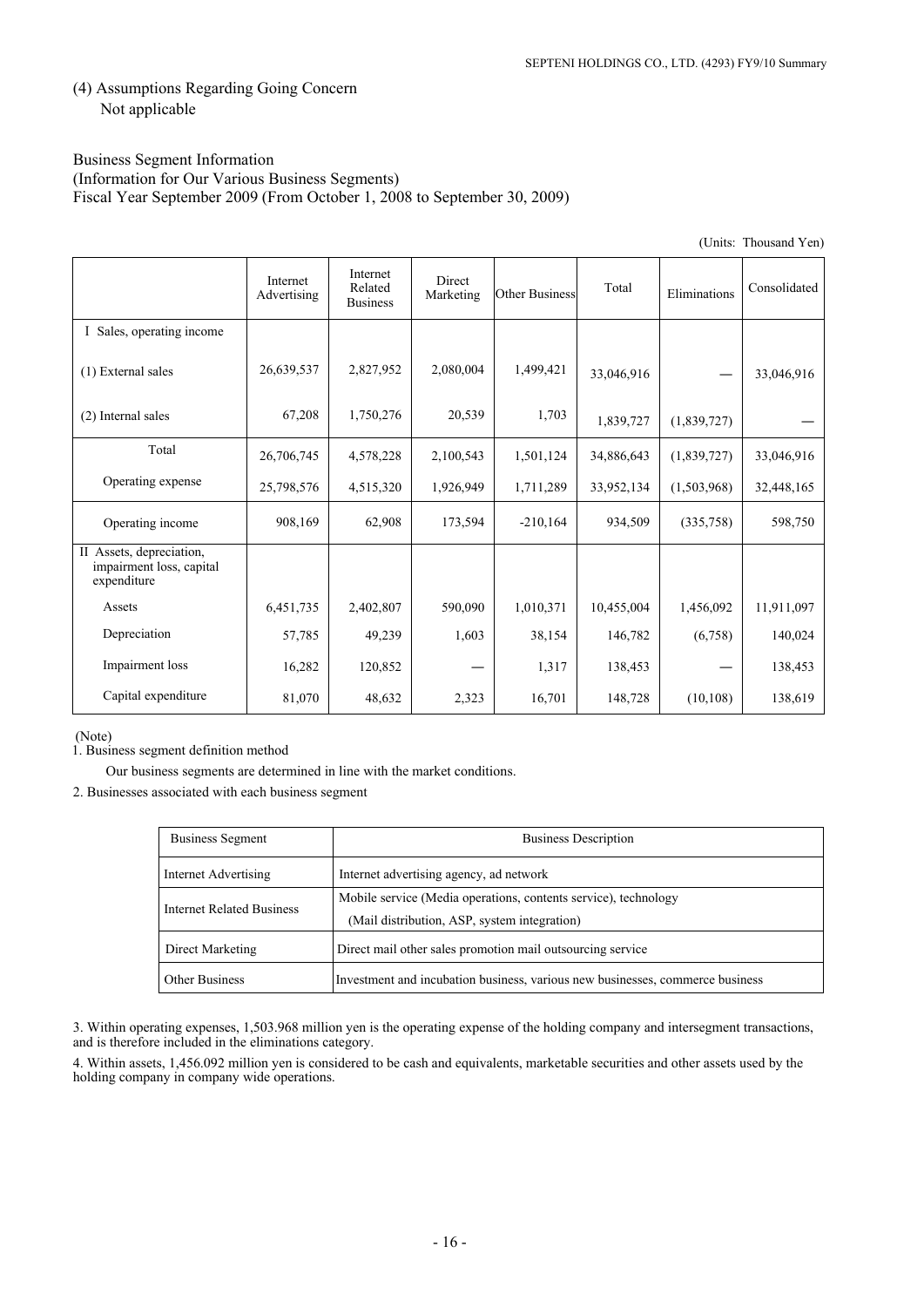Fiscal Year September 2010 (From October 1, 2009 to September 30, 2010)

(Units: Thousand Yen)

|                                                                     | Internet<br>Advertising | Internet<br>Related<br><b>Business</b> | Direct<br>Marketing | <b>Other Business</b> | Total        | Eliminations | Consolidated |
|---------------------------------------------------------------------|-------------------------|----------------------------------------|---------------------|-----------------------|--------------|--------------|--------------|
| I Sales, operating income                                           |                         |                                        |                     |                       |              |              |              |
| (1) External sales                                                  | 27,339,288              | 1,988,066                              | 2,226,093           | 1,095,109             | 32,648,558   |              | 32,648,558   |
| (2) Internal sales                                                  | 47,733                  | 65,986                                 | 16,015              | 2,154                 | 131,889      | (131,889)    |              |
| Total                                                               | 27,387,022              | 2,054,053                              | 2,242,109           | 1,097,263             | 32,780,448   | (131, 889)   | 32,648,558   |
| Operating expense                                                   | 26,240,406              | 1,887,221                              | 2,057,845           | 1,157,654             | 31, 343, 127 | 207,333      | 31,550,461   |
| Operating income                                                    | 1,146,616               | 166,831                                | 184,263             | $-60,390$             | 1,437,320    | (339, 222)   | 1,098,097    |
| II Assets, depreciation,<br>impairment loss, capital<br>expenditure |                         |                                        |                     |                       |              |              |              |
| Assets                                                              | 6,817,432               | 2,074,534                              | 754,623             | 496,851               | 10,143,442   | 2,228,053    | 12,371,495   |
| Depreciation                                                        | 45,371                  | 36,450                                 | 1,193               | 36,554                | 119,569      | (7,997)      | 111,572      |
| Impairment loss                                                     |                         | 25,470                                 |                     | 257,876               | 283,347      |              | 283,347      |
| Capital expenditure                                                 | 33,754                  | 14,905                                 | 275                 | 153,946               | 202,882      | (6,180)      | 196,702      |

(Note)

1. Business segment definition method

Our business segments are determined in line with the market conditions.

2. Businesses associated with each business segment

| <b>Business Segment</b>          | <b>Business Description</b>                                                                                     |
|----------------------------------|-----------------------------------------------------------------------------------------------------------------|
| Internet Advertising             | Internet advertising agency, ad network, mobile media rep                                                       |
| <b>Internet Related Business</b> | Mobile service (Media operations, contents service), technology<br>(Mail distribution, ASP, system integration) |
| Direct Marketing                 | Direct mail other sales promotion mail outsourcing service                                                      |
| <b>Other Business</b>            | Various new businesses, commerce business                                                                       |

During the current term, we retreated from the investment and incubation business.

3. Within operating expenses, 207.333 million yen is the operating expense of the holding company and intersegment transactions, and is therefore included in the eliminations category.

4. Within assets, 2,228.053million yen is considered to be cash and equivalents, marketable securities and other assets used by the holding company in company wide operations.

5. Changes in business segments

 Due to the increasing relevance of the Internet related business including mobile media rep to the Internet advertising business, Septeni acquired all of the shares of Media Grow Co., Ltd. from AXEL MARK INC. as of September 2009 and shifted this business to the Internet advertising business segment.

 Furthermore, we have shifted "inship advertising" to the direct marketing business segment due to its growing relevance to this segment from the current fiscal year.

Consequently we provide restated data for the new definitions of our business segment below.